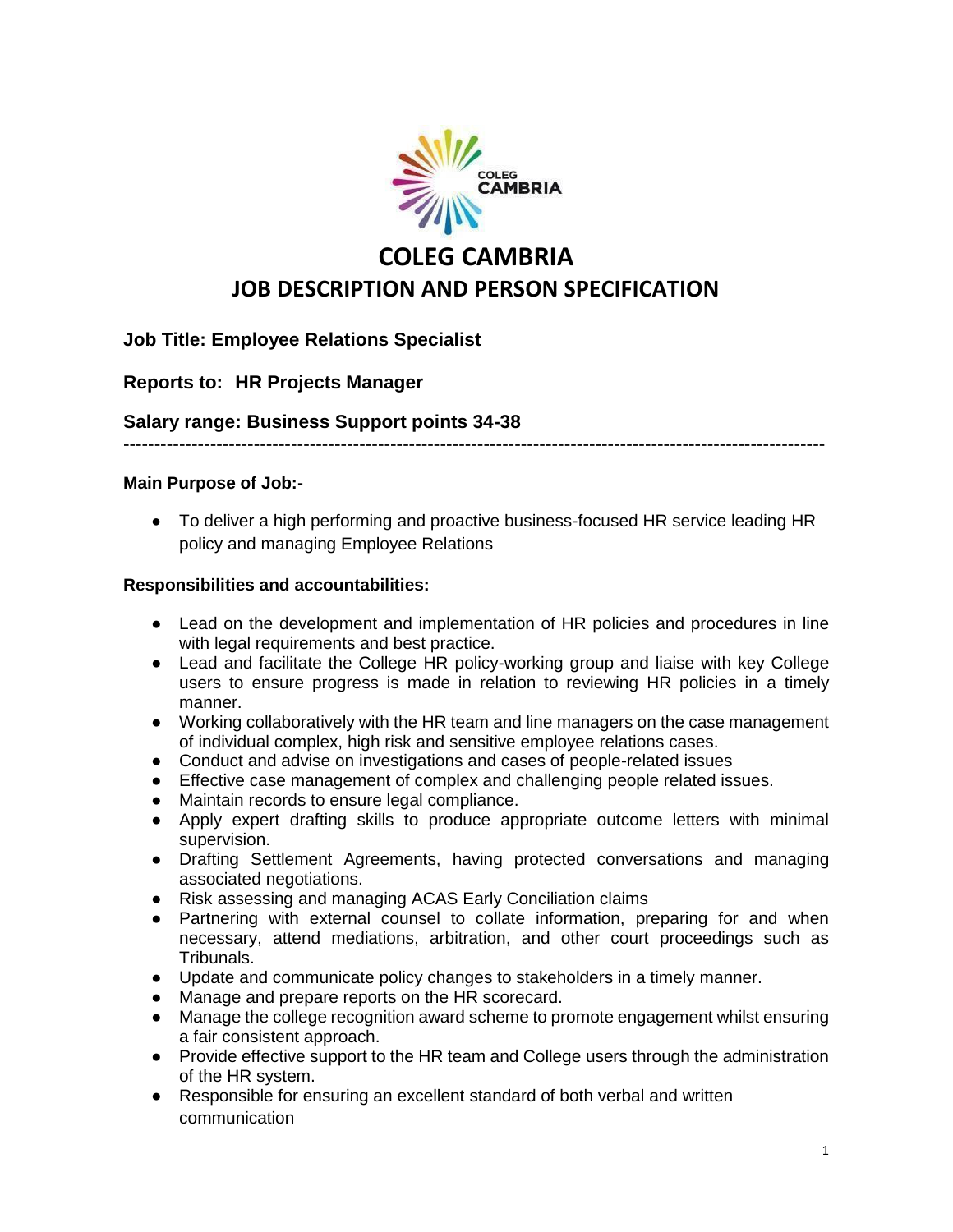● Responsible for providing high standards of customer service at all times both internally and externally

#### **Miscellaneous:**

To safeguard and promote the welfare of children, young people and adults at risk who are students of the College

You have a legal duty, so far as is reasonably practicable, to ensure that you do not endanger yourself or anyone else by your acts or omissions. In addition you must cooperate with the College on health and safety matters and must not interfere or misuse anything provided for health, safety and welfare purposes.

You are responsible for applying the College's Equal Opportunities Policy in your own area of responsibility and in your general conduct.

You have a responsibility to promote high levels of customer care within your own areas of work.

You are required to participate with the Appraisal process, engaging in the setting of objectives in order to assist in the monitoring of performance and the achievement of personal development.

Such other relevant duties commensurate with the post as may be assigned by your Manager in agreement with you. Such agreement should not be unreasonably withheld.

#### **Review:**

This is a description of the job as it is presently constituted. It may be reviewed and updated from time to time to ensure it accurately reflects the job required to be performed, or to incorporate proposed changes.

| <b>POSTHOLDER</b> |      |
|-------------------|------|
| <b>HR Advisor</b> | Date |

**March 2022**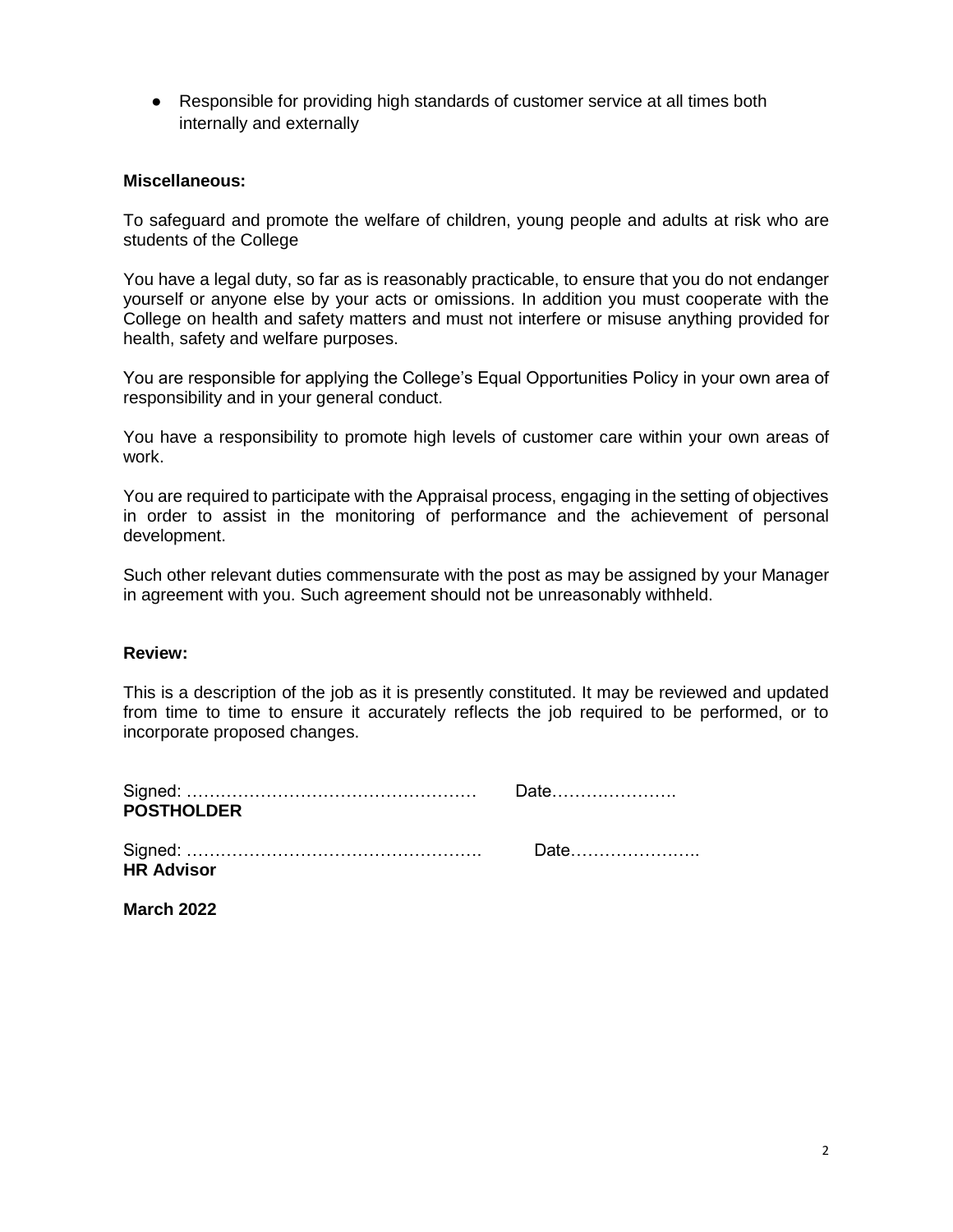## **Person Specification**

| <b>Attributes</b> |                                          | <b>Item</b> | <b>Relevant Criteria</b>                                                                                                                                                         | <b>How Identified</b> | Essential/<br><b>Desirable</b> |
|-------------------|------------------------------------------|-------------|----------------------------------------------------------------------------------------------------------------------------------------------------------------------------------|-----------------------|--------------------------------|
|                   | Qualifications &<br>Training             | 1.1         | Level 2 English and Maths qualifications (or<br>equivalent) at Grade 4 (C) or above                                                                                              | A/C/I                 | Essential                      |
| 1                 |                                          | 1.2         | Currently holds a Level 2 Digital Literacy or is<br>willing to work towards                                                                                                      | A/C/I                 | Essential                      |
|                   |                                          | 1.3         | CIPD professional qualification to Level 5                                                                                                                                       | A/C                   | Essential                      |
|                   |                                          | 1.4         | <b>MCIPD</b>                                                                                                                                                                     | A/C                   |                                |
| $\overline{2}$    | Relevant<br>Experience                   | 2.1         | Experience of working as a HR Generalist<br>role                                                                                                                                 | A/I                   | Essential                      |
|                   |                                          | 2.2         | Experience of HR system administration and<br>development                                                                                                                        | A/I                   | Essential                      |
|                   |                                          | 2.3         | Experience of development and review of HR<br>policies in line with legal requirements and<br>best practice.                                                                     | A/I                   | Essential                      |
|                   |                                          | 2.4         | Experience of leading stakeholder working<br>groups including Trade Unions                                                                                                       | A/I                   | Essential                      |
| 3                 | Specialist<br>Knowledge &<br>Memberships | 3.1         | Detailed knowledge of HR legal parameters<br>and HR best practice including experience in<br>legal processed/proceedings                                                         | A/I                   | Essential                      |
|                   |                                          | 3.2         | Knowledge of current thinking in Human<br>Resources issues and trends                                                                                                            | A/I                   |                                |
|                   |                                          | 3.3         | Able to communicate fluently (both written<br>and verbal) through the medium of Welsh                                                                                            |                       | Desirable                      |
|                   | Skills and<br><b>Abilities</b>           | 4.1         | Demonstrate a good level of IT competence.<br>Must be able to navigate the Internet and<br>Intranets as well as being willing to learn<br>how to use new IT packages and systems | A/I                   | Essential                      |
|                   |                                          | 4.2         | Able to work as part of a wider team, and be<br>flexible and adaptable when required                                                                                             | A/I                   | Essential                      |
|                   |                                          | 4.3         | Able to plan and manage own workload,<br>ensuring deadlines are met.                                                                                                             | A/I                   | Essential                      |
|                   |                                          | 4.4         | Excellent organisational skills                                                                                                                                                  | A/I                   | Essential                      |
|                   |                                          | 4.5         | Excellent time management skills                                                                                                                                                 | A/I                   | Essential                      |
| 4                 |                                          | 4.6         | Excellent communication skills both written<br>and verbal                                                                                                                        | A/I                   | Essential                      |
|                   |                                          | 4.7         | Able to demonstrate personal resilience in<br>order to cope with a range of difficult<br>situations                                                                              | A/I                   | Essential                      |
|                   |                                          | 4.8         | Proactive and self-motivated.                                                                                                                                                    | A/I                   | Essential                      |
|                   |                                          | 4.9         | Takes personal responsibility for delivering<br>quality work.                                                                                                                    | A/I                   | Essential                      |
|                   |                                          | 4.10        | Identifies opportunities to improve and<br>develop existing practices.                                                                                                           | A/I                   | Essential                      |
|                   |                                          | 4.11        | Committed to working towards the<br>departments shared goals and objectives                                                                                                      | A/I                   | Essential                      |
|                   |                                          | 4.12        | Demonstrates through actions commitment to<br>the Vision, Mission, Core Values and<br>Behaviours.                                                                                | A/I                   | Essential                      |